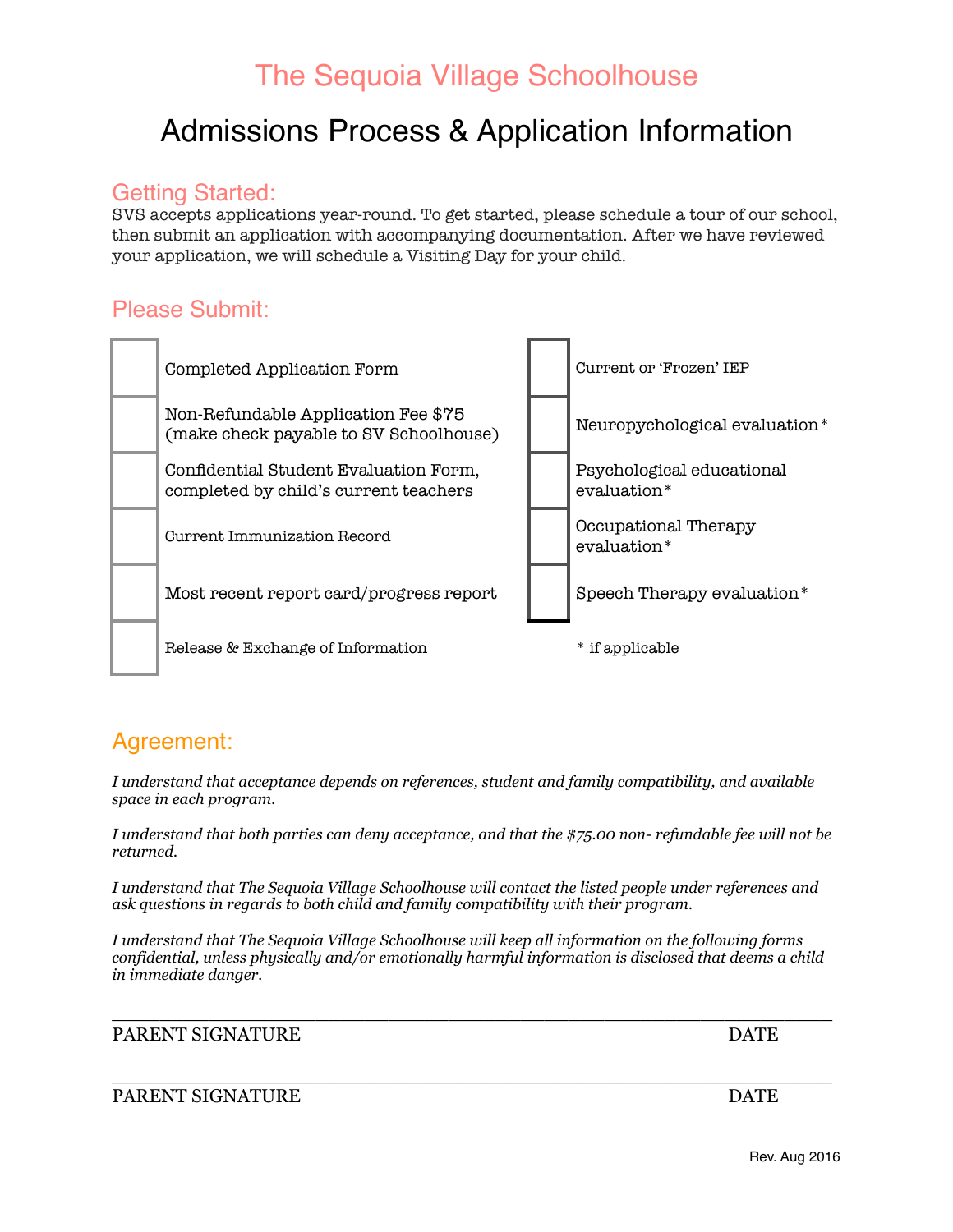### Student Information:

|                                            | Last               |           | First                                   |                                                             | Middle |
|--------------------------------------------|--------------------|-----------|-----------------------------------------|-------------------------------------------------------------|--------|
|                                            |                    |           | Has your child repeated a grade? yes/no |                                                             |        |
|                                            | month / day / year |           |                                         |                                                             |        |
|                                            |                    |           |                                         |                                                             |        |
|                                            |                    |           |                                         |                                                             |        |
|                                            | Street             |           | City                                    | State                                                       | Zip    |
|                                            |                    |           |                                         |                                                             |        |
|                                            |                    |           |                                         |                                                             |        |
| <b>Family Information:</b>                 |                    |           |                                         |                                                             |        |
|                                            |                    |           |                                         |                                                             |        |
|                                            |                    | Last name |                                         | First name                                                  |        |
|                                            |                    |           |                                         |                                                             |        |
|                                            | Street             |           | City                                    | State                                                       | Zip    |
|                                            |                    |           |                                         | $\begin{array}{c} \begin{array}{c} \end{array} \end{array}$ |        |
|                                            |                    |           |                                         |                                                             |        |
| Preferred method of contact: phone / email |                    |           |                                         |                                                             |        |
|                                            |                    |           |                                         |                                                             |        |
|                                            |                    | Last name |                                         | First name                                                  |        |
| Home Address: ____                         |                    |           |                                         |                                                             |        |
|                                            | Street             |           | City                                    | State                                                       | Zip    |
| Cellphone #: (                             | $\mathcal{L}$      |           |                                         |                                                             |        |
| Email Address:                             |                    |           |                                         |                                                             |        |
| $Drafannod method of contact: whenc/cm$    |                    |           |                                         |                                                             |        |

Preferred method of contact : phone / email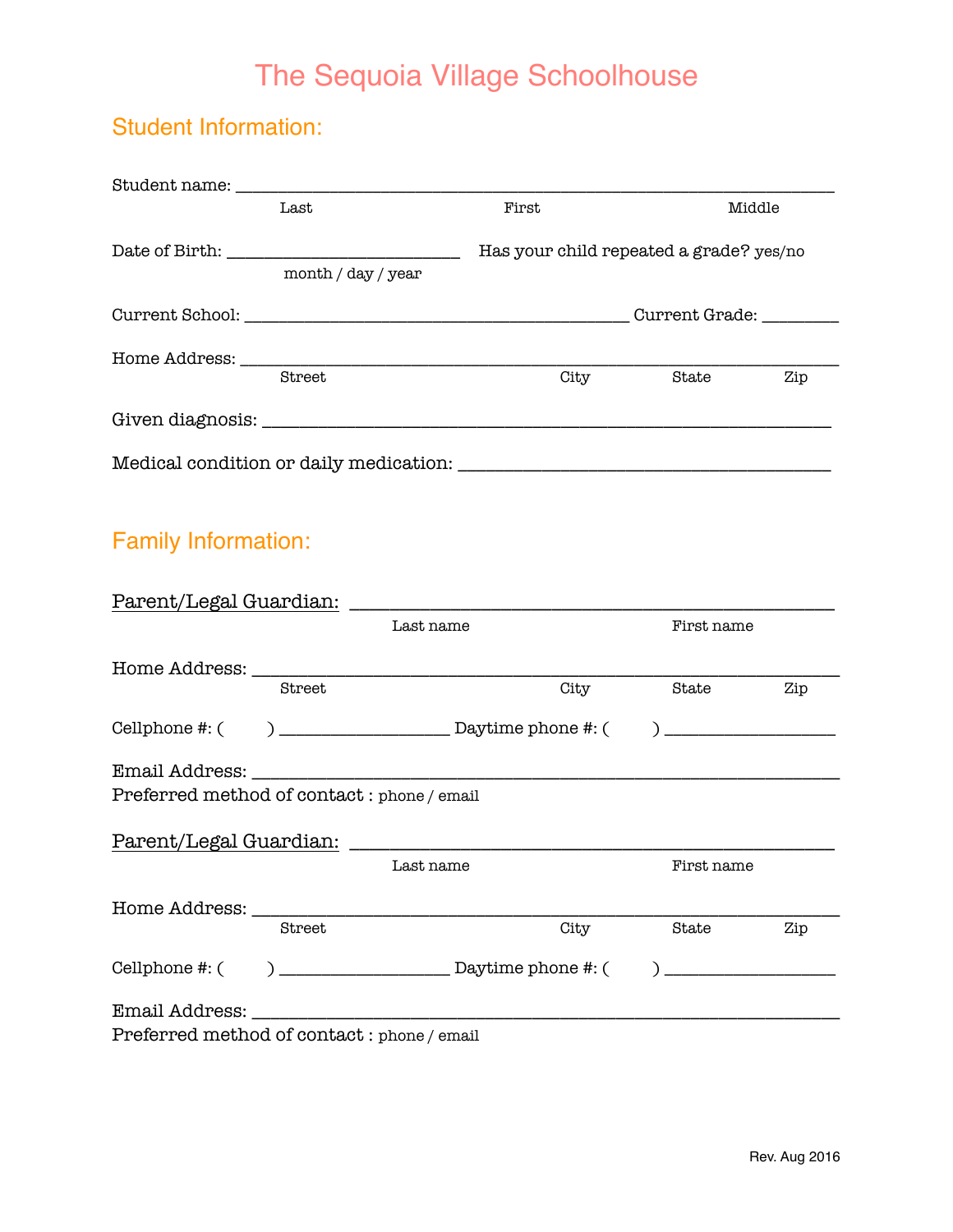### Student Educational History:

|                                                                       | Dates attended: _________ |                  |  |
|-----------------------------------------------------------------------|---------------------------|------------------|--|
|                                                                       |                           |                  |  |
| Street                                                                | City                      | State<br>Zip     |  |
|                                                                       |                           |                  |  |
| School Program: Mainstream classroom                                  | Special Day Class         | Resource Program |  |
|                                                                       |                           |                  |  |
|                                                                       |                           |                  |  |
| Supplemental services or therapies provided by school and/or parents: |                           |                  |  |

\_\_\_\_\_\_\_\_\_\_\_\_\_\_\_\_\_\_\_\_\_\_\_\_\_\_\_\_\_\_\_\_\_\_\_\_\_\_\_\_\_\_\_\_\_\_\_\_\_\_\_\_\_\_\_\_\_\_\_\_\_\_\_\_\_\_\_\_\_\_\_\_\_\_\_\_\_\_

#### Student's Social Abilities:

Please rate your child's abilities on a scale of 1-5.

1: Severe Area of Need 2: Area of Need 3: Area of Concern

4: Sometimes an Area of Concern 5: Not an Area of Concern

| Participating in a Large Group      | <b>Personal Problem Solving</b>           |
|-------------------------------------|-------------------------------------------|
| <b>Adapting to New Situations</b>   | Understanding One's Actions Affect Others |
| Participating in a Small Group      | <b>Back and Forth Conversations</b>       |
| Initiating play                     | <b>Showing Empathy</b>                    |
| Asking For Help                     | <b>Play Skills</b>                        |
| <b>Understanding Other Feelings</b> | <b>Understanding Personal Space</b>       |
| Interest in friendships             | <b>Expressing Emotions</b>                |
| Flexible with Sudden Changes        | <b>Transitions</b>                        |
| <b>Reading Facial Expressions</b>   | Reading Body Language                     |
| <b>Making Eye Contact</b>           | <b>Controlling Impulses</b>               |
| Listening                           |                                           |
|                                     |                                           |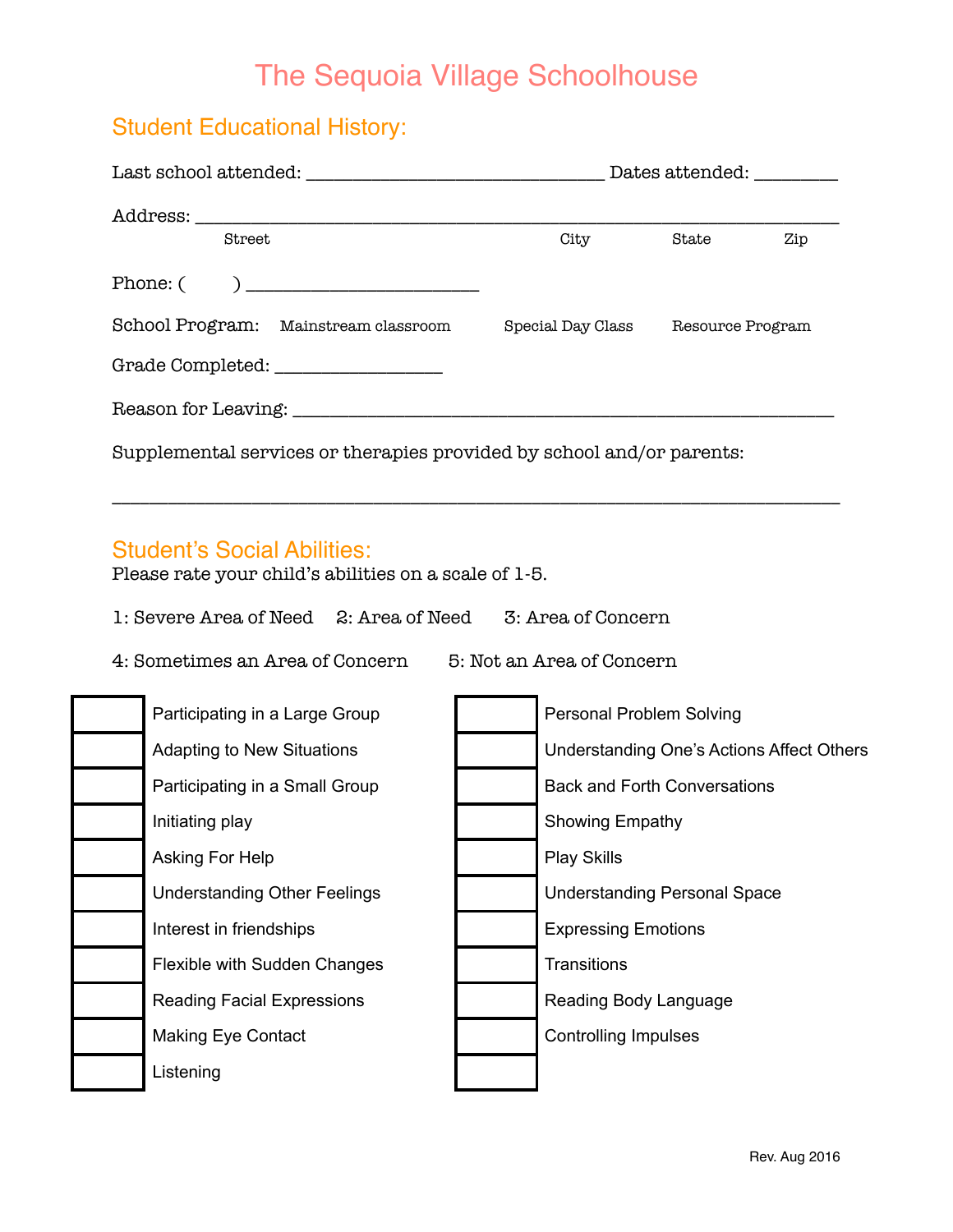### Release & Exchange of Information:

I give permission for any representative of The Sequoia Village Schoolhouse staff to speak with the following persons (educator, administrator, psychologist, consultant, resource specialist, etc.) regarding my child.

| Name:<br>the control of the control of the control of the control of the control of the control of | Position: __________________ |  |
|----------------------------------------------------------------------------------------------------|------------------------------|--|
| Name:                                                                                              | Position: ______________     |  |
| Name:                                                                                              | Position:                    |  |

#### Help us get to know you!

Kindly attach a photo of your child and a description of your family. Include information about your child's personality and interests. Describe your child's strengths, as well as any challenges associated with academics or socialization. What are your goals, hopes and dreams for your child? Include any additional information about your child, the more details the better!

#### Contact Us:

Direct all questions or concerns to:

Sara Oletti, Executive Director soletti@svschoolhouse.com Application for Admission 1438 38th Ave SF CA 94122

|                | Internal use only: |
|----------------|--------------------|
| Reviewed by: _ | Visit date:        |
| $A/D$ :        | Deposit:           |